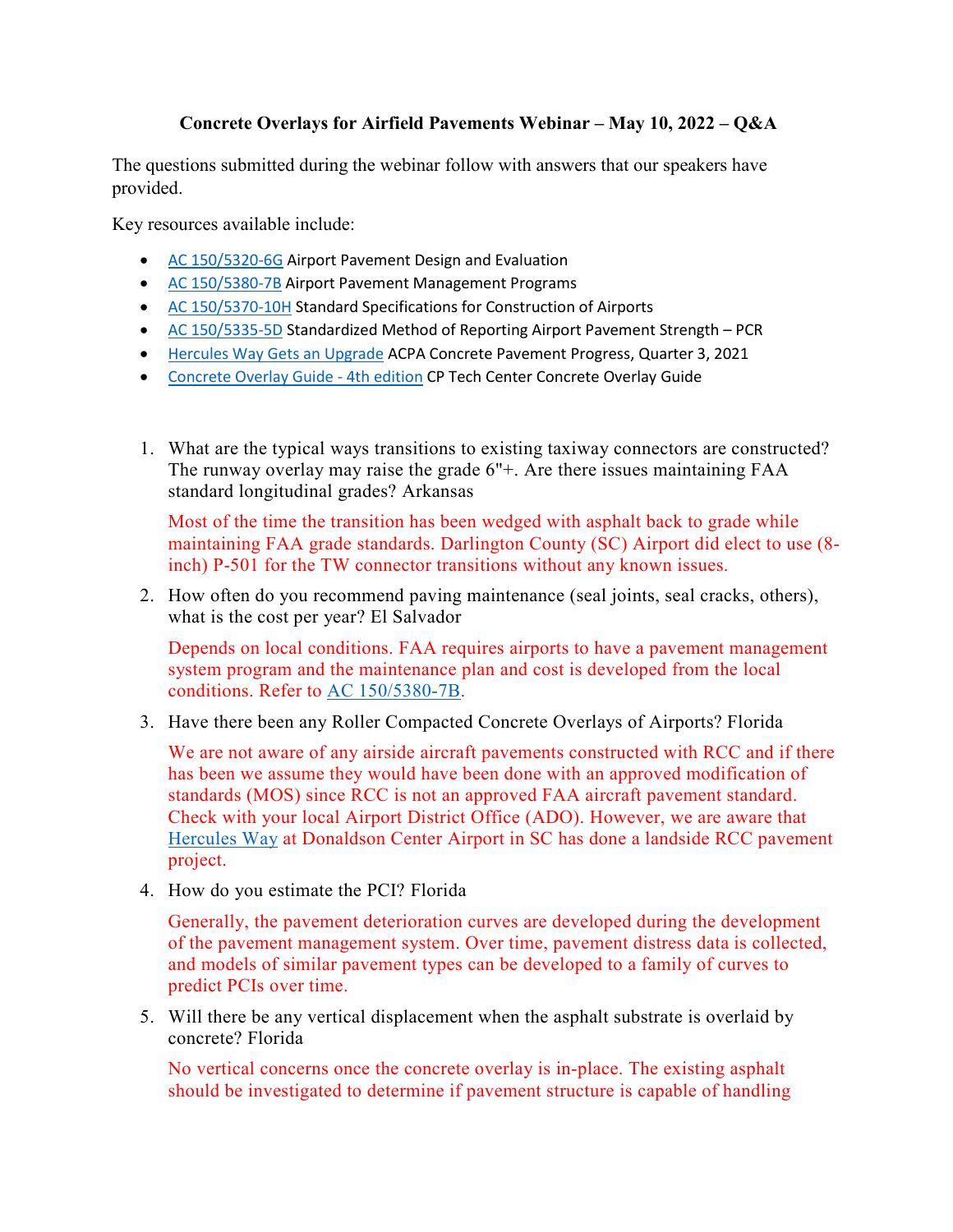construction loads. The amount (CY) of concrete delivered to paver can be reduced or the contractor may wish to use runway shoulders to haul trucks to paver.

6. Are macro synthetic fibers being incorporated into airfield overlays? Georgia

Normally, fibers are not used in FAA pavements. The FAA pavement standard is jointed plain concrete. Reinforcement is only used for odd-shaped or over-sized panels. Projects may exist where fibers have been used but that would likely have been done using a modification to standards (MOS). Refer to [AC 150/5320-6G.](https://www.faa.gov/documentLibrary/media/Advisory_Circular/150-5320-6G-Pavement-Design.pdf)

7. When doing bid alternates - did the engineer fully design (joint plan, etc.) the concrete overlay and produce secondary plan sheets for the bid? Georgia

Yes, secondary plan sheets were produced for the alternate design that included a jointing plan. As shared during the webinar, the engineer of record should consider alternate pavement jointing plans from the contractor as long as they remain consistent with the FAA pavement design circular. Refer to [AC 150/5320-6G.](https://www.faa.gov/documentLibrary/media/Advisory_Circular/150-5320-6G-Pavement-Design.pdf)

8. Can we go for overlay in airfield pavement after 45 years of its construction? India

Definitely! Although a 20-year design is the FAA current standard, an airport may elect to design a pavement structure for longer periods. In fact, the concrete overlay at John F Kennedy Airport in New York is commonly referenced as a 50-year design. The Iowa slide (toward the end of presentation) illustrated that unbonded concrete overlays of asphalt (or concrete) will normally last longer than the FAA 20-year design life, provided pavement maintenance is accomplished in a timely fashion.

9. How did the FAA approve the concrete overlay that exceeded the HMA overlay? Or was this not funded by the FAA? Indiana

Most of the projects shared during my presentation were funded by the FAA ATL or MEM Airport District Offices. The advertisement and bid documents shared the method of award and the Engineer of Record typically covered this during the pre-bid meetings. As depicted during the presentation, several of the projects stated a preference for the low bid concrete option, provided FAA funds were made available. I'll be happy to provide a copy of an advertisement if you will contact me at [gdean@acpa.org](mailto:gdean@acpa.org) 

10. We at HNB are looking at options to increase our ACN- PCN strengths, in 3-5 yrs. Indiana

Concrete overlays will certainly increase an airport pavements' PCR. Note that ACN/PCN is only being use during an interim period and the FAA is switching to ACR/PCR to be compatible with current FAA pavement design procedures. Refer to [AC 150/5335-5D.](https://www.faa.gov/documentLibrary/media/Advisory_Circular/150-5335-5D-pavement-strenth.pdf)

11. Why were dowels only on longitudinal joints? Indiana

Per the FAA Design Circular, dowels are typically only used along longitudinal construction joints. Except for the last three joints at the runway ends, all interior contraction joints are dummy (aggregate interlock). I would add a few of our larger commercial airports in our region have received permission from FAA to use dowels on the interior contraction joints. Refer to [AC 150/5320-6G.](https://www.faa.gov/documentLibrary/media/Advisory_Circular/150-5320-6G-Pavement-Design.pdf)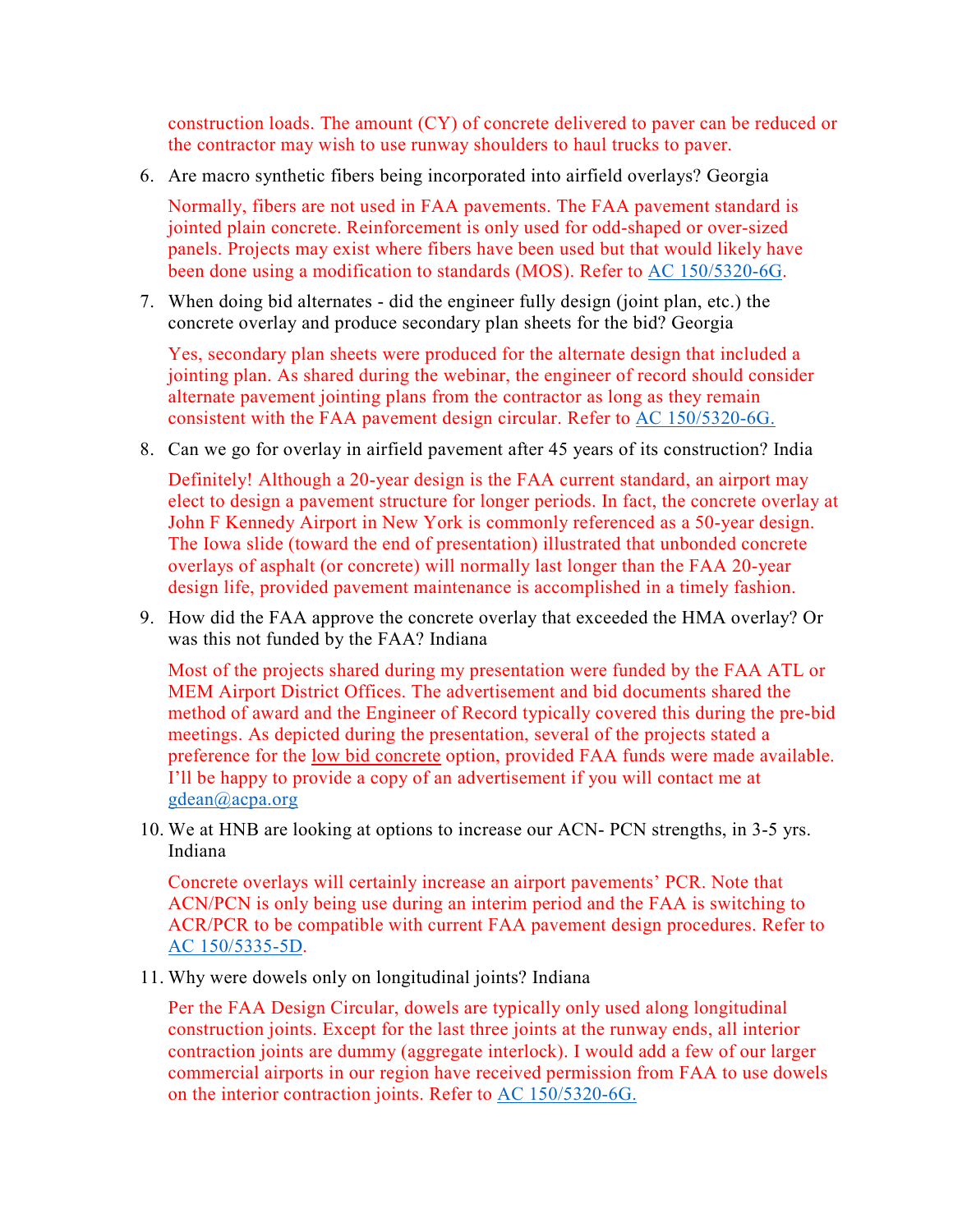12. Did the consultant use LCA to justify the use of concrete for the Lancaster County? Maryland

A life cycle cost was accomplished to substantiate the case for bidding alternates for this airport. At the pre-bid meeting, there was a stated preference to award the contract to the low bid concrete alternate provided FAA funds were made available for the project.

13. Do joints need to be filled? Maryland

Yes, P-501-2.4 shares the need to seal the pavement joints that meets the requirements of P-604 or P-605. Refer to [AC 150/5370-10H.](https://www.faa.gov/documentLibrary/media/Advisory_Circular/150-5370-10H.pdf)

14. Does the lighter color of concrete help with flying stability of the smaller aircraft, i.e. heat rising from darker asphalt result in cross winds or near surface wind instability? Maryland

This would be a question for a pilot; however, the cooler temperatures from the lighter color pavement should require less runway distance for aircraft on departure.

15. Concern always with concrete vs asphalt is time to construct, and time to cure before opening. Is that also factored into your comparisons? Massachusetts

I'm sure the engineer of record reviewed required contract times with their client. Where concrete overlays are typically used, the existing pavement conditions would require any asphalt alternative to be remove and replace the existing pavement structure or possibly recycle in-place (P-207). Thus, the contract times are typically about the same or may be even shorter using the concrete overlay strategy.

16. When using highway specs or compressive acceptance strengths for airfields with 30k/60k aircraft and less, does FAA still require ASR testing of fine and/or coarse aggregates? Michigan

FAA will still require ASR testing, even when state specifications are elected to be used for specific projects that meet load criteria.

17. What is the minimum recommended PCCP thickness for overlaying existing PCCP? New York

Note #2 under Table 3-4 states a 5-inch minimum for pavement thickness provided all aircraft weights are less than 30,000 pounds. Refer to [AC 150/5320-6G.](https://www.faa.gov/documentLibrary/media/Advisory_Circular/150-5320-6G-Pavement-Design.pdf)

18. Can we use aggregate as a separation layer? Ontario

We (ACPA) do not recommend using aggregate as a separation layer for a concrete overlay. That would constitute a "sandwich" layer, which is not an FAA standard. Refer to [AC 150/5320-6G.](https://www.faa.gov/documentLibrary/media/Advisory_Circular/150-5320-6G-Pavement-Design.pdf)

19. The other option of separation layer is geotextile or geogrid? Please clarify. Ontario

The separation layer should be a fabric that meets the requirements of AASHTO M 288 Class I fabric with elongation not less than 50% at the specified strengths, with a weight not less than 14.5 oz/sy. A certificate of compliance (COC) should be provided by the fabric manufacturer that the material may be used as a bond breaker